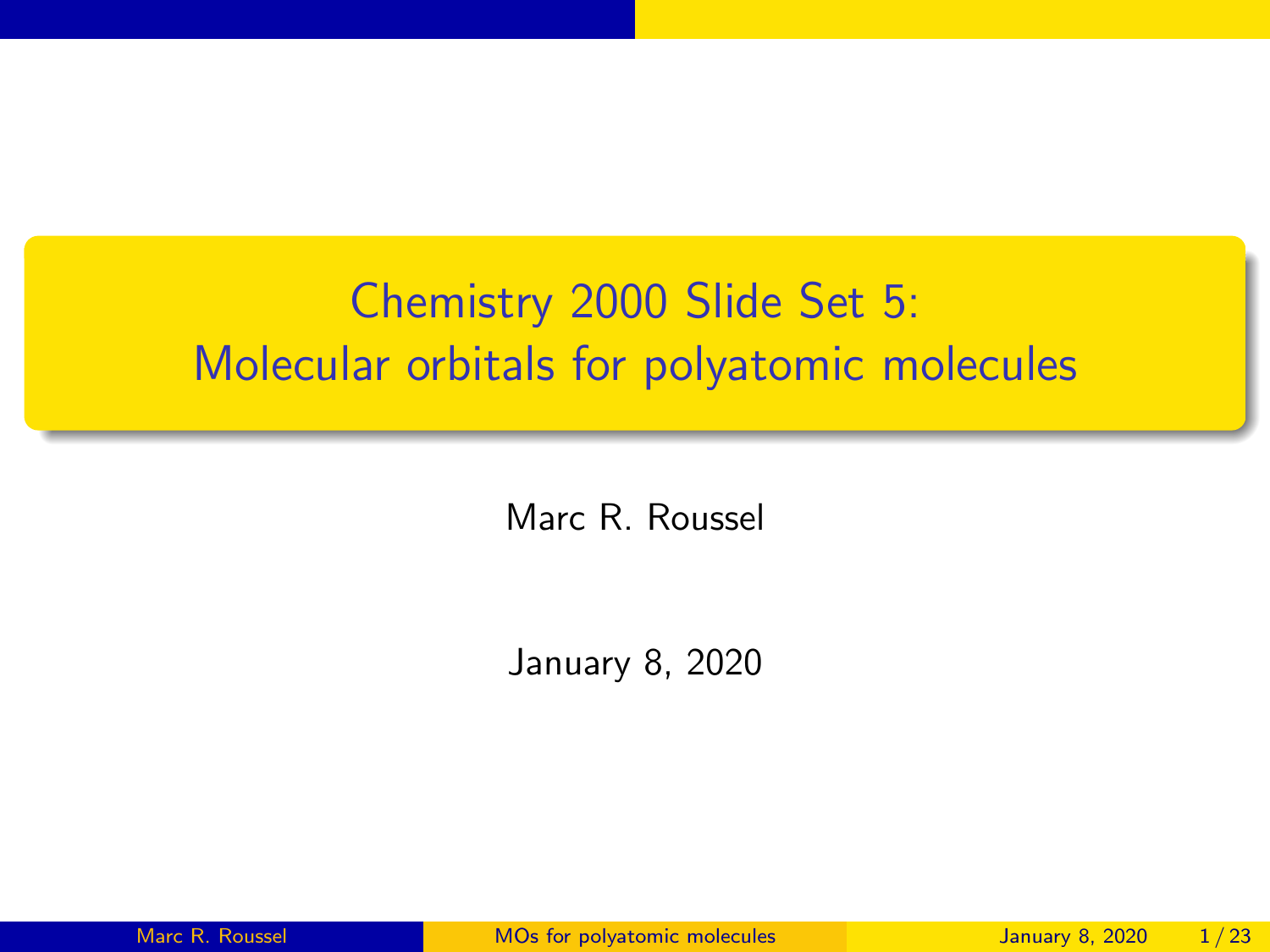## LCAO-MO theory for polyatomic molecules

- LCAO-MO theory can of course be used for molecules of any size.
- This becomes difficult to do qualitatively with many nuclei or complex geometries, but we can do symmetric triatomic molecules by hand, as well as some aspects of larger, highly symmetric molecules.
- Symmetry is an important principle.
- If all else fails, use a computer!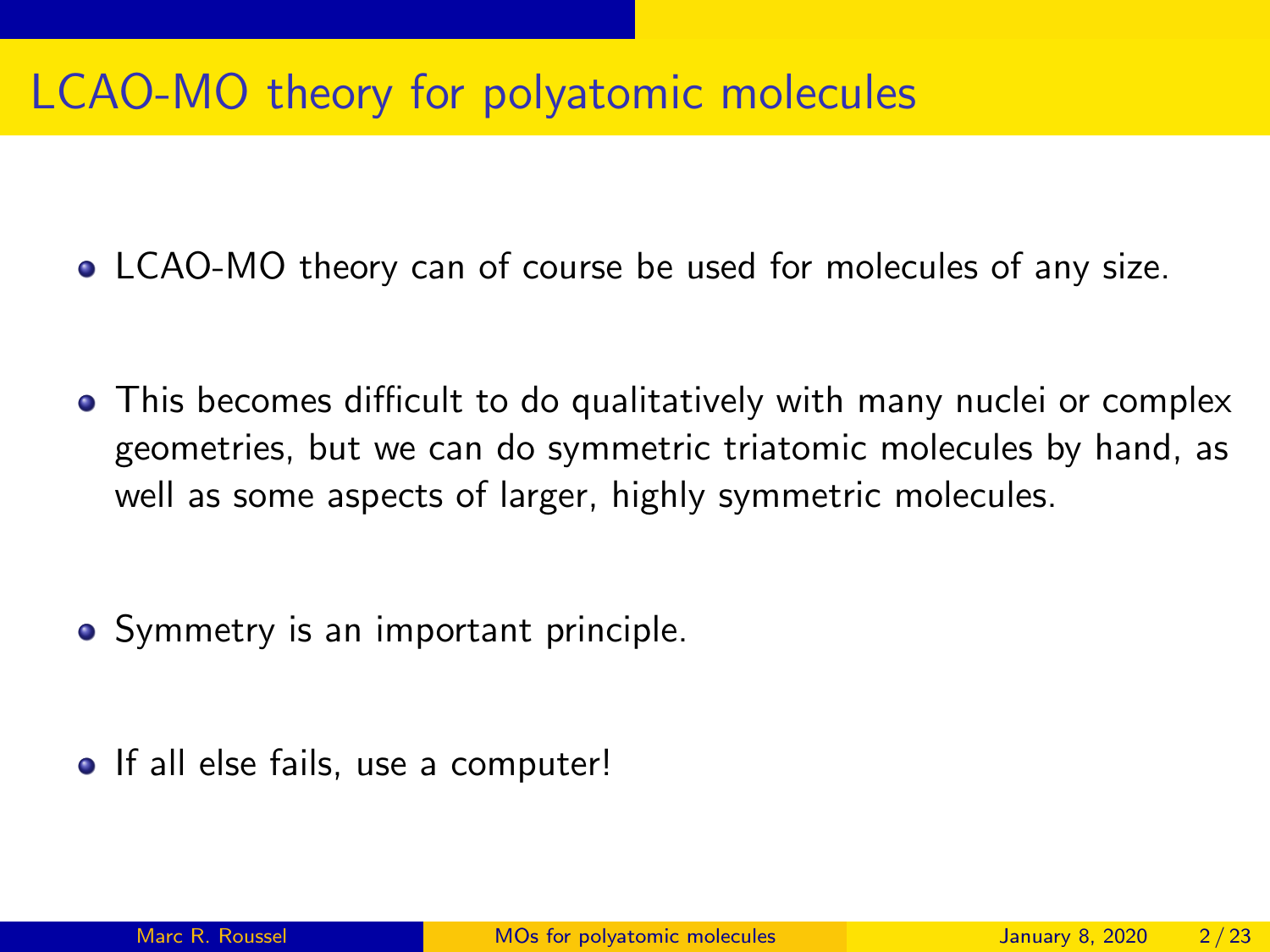# <span id="page-2-0"></span> $BeH_{2(g)}$

- $\bullet$  BeH<sub>2</sub> in the gas phase is a linear molecule.
- The Be 2s and 2p orbital energies are similar to the H 1s orbital energy.
- **•** Because of the symmetry of the molecule, MOs can either be symmetric or anti-symmetric about the centre (so that the electron density is always symmetric).
- The Be  $2p_x$  and  $2p_y$  become nonbonding  $\pi$  orbitals of BeH<sub>2</sub>.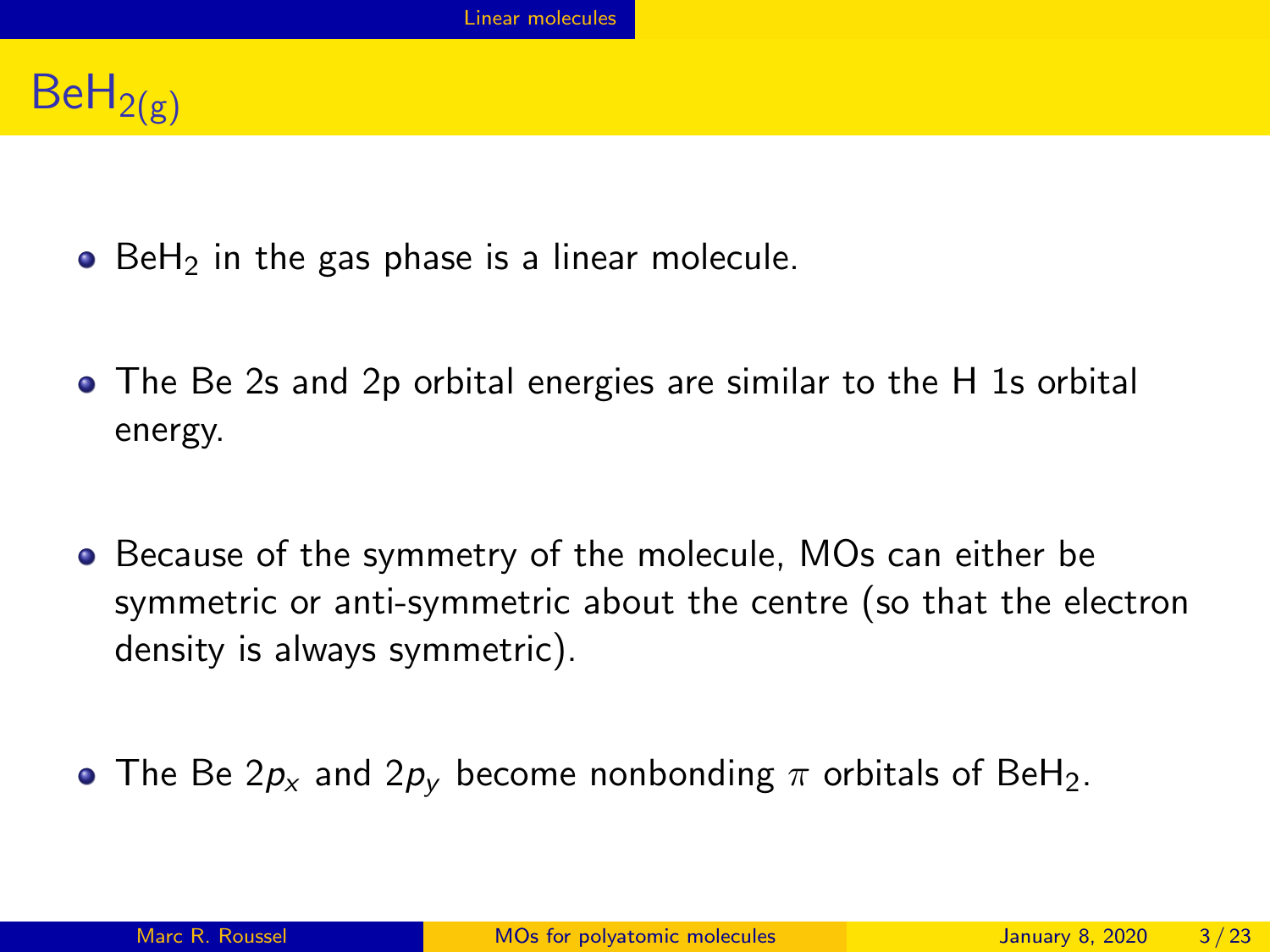• Possible bonding and antibonding  $\sigma$  linear combinations:

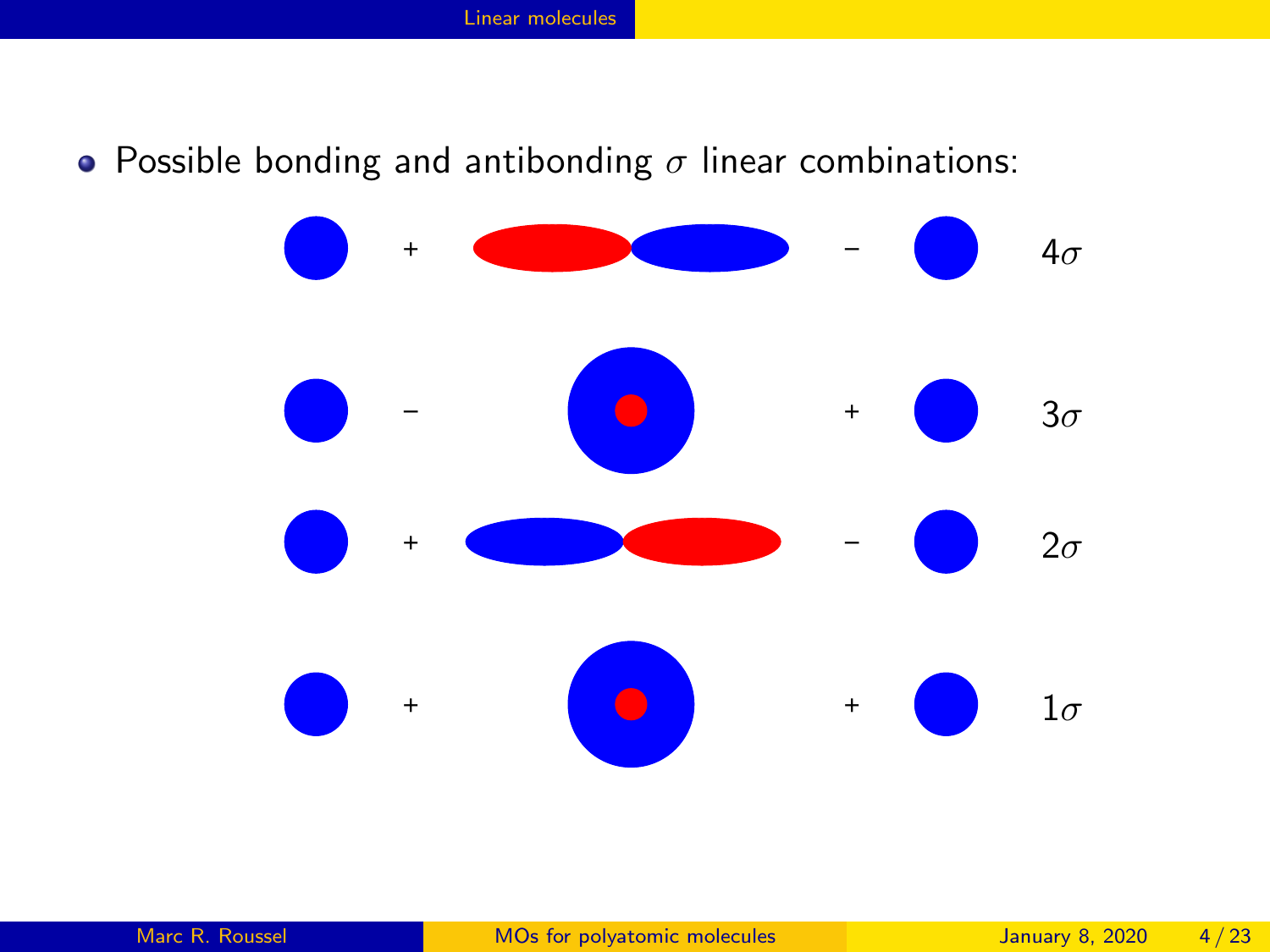Important: The molecular orbitals are delocalized over the whole molecule.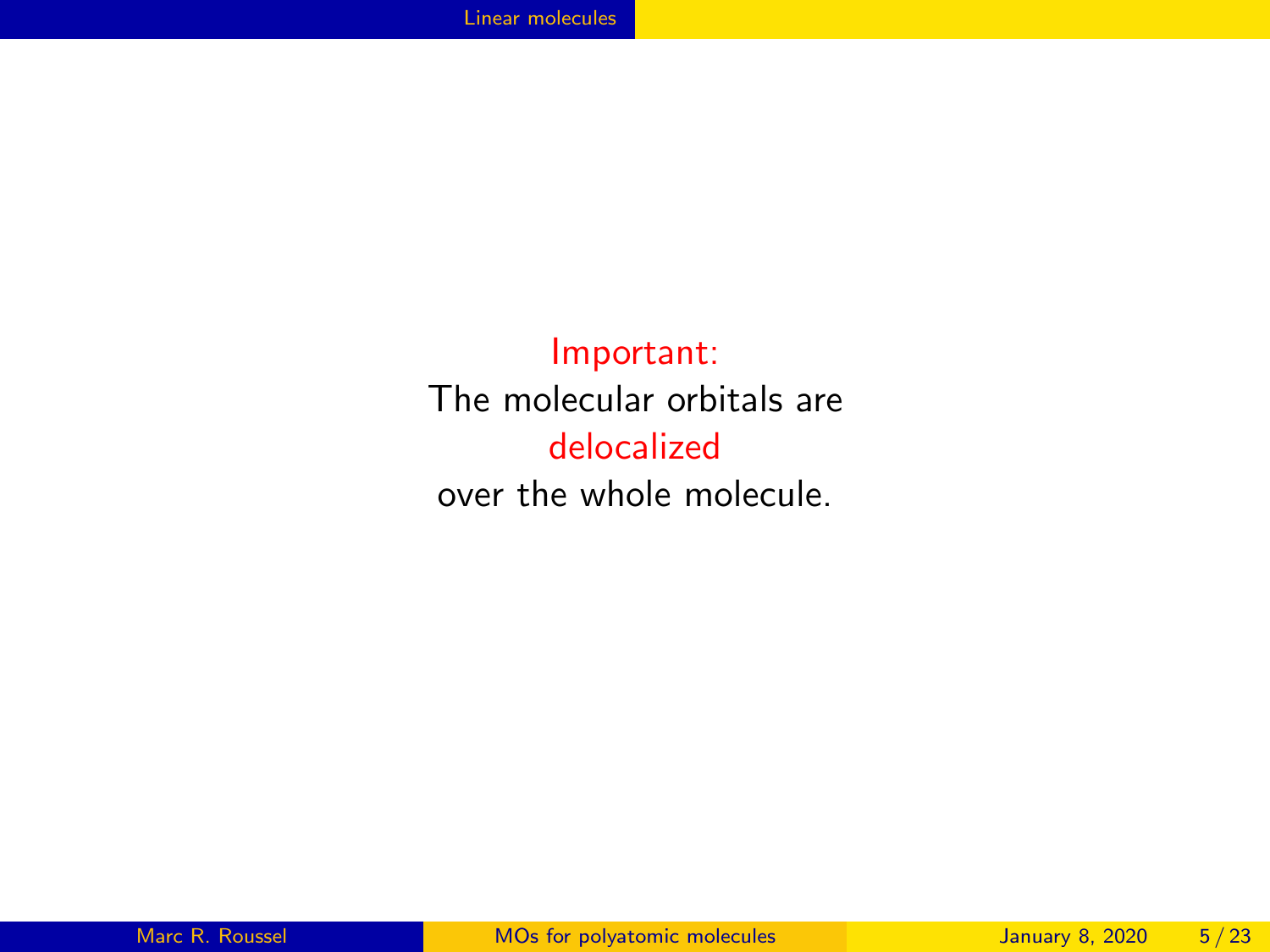Valence MO diagram (not all tie-lines drawn):



Ground-state electron configuration:  $(1\sigma)^2(2\sigma)^2$ 

 $\bullet$  Bond order  $= ?$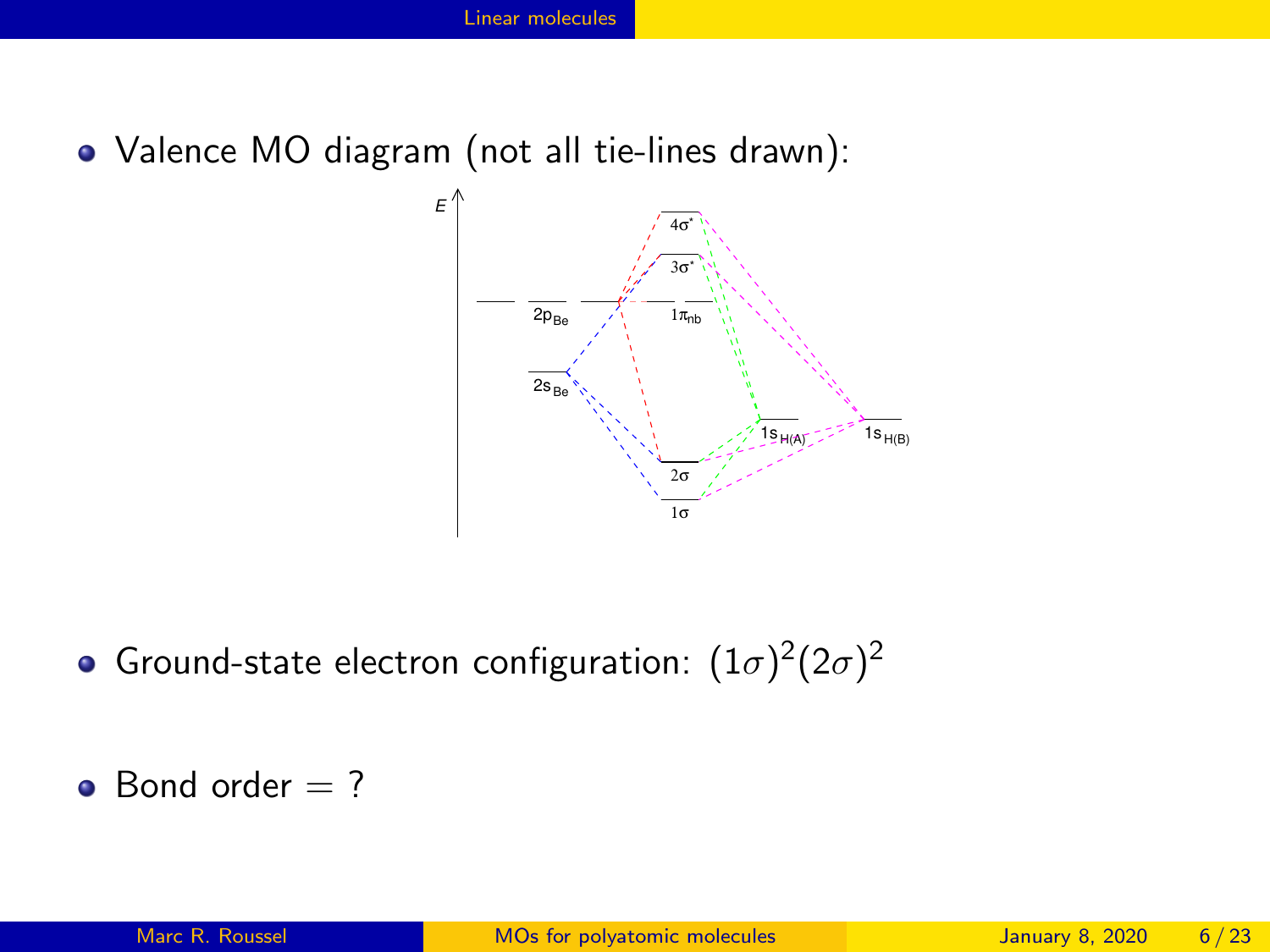# HOMO, LUMO, and Lewis acidity

HOMO: Highest Occupied Molecular Orbital LUMO: Lowest Unoccupied Molecular Orbital Frontier orbitals: HOMO and LUMO

- $\bullet$  BeH<sub>2</sub> is a Lewis acid, i.e. an electron-pair acceptor.
- A donated electron pair goes into the LUMO of the acceptor.
- Where is the LUMO for BeH<sub>2</sub>? How does this relate to the Lewis electron pushing diagrams?
- The HOMO-to-LUMO gap is also important because it represents the lowest-energy electronic transition and is typically responsible for absorption in the UV or visible range.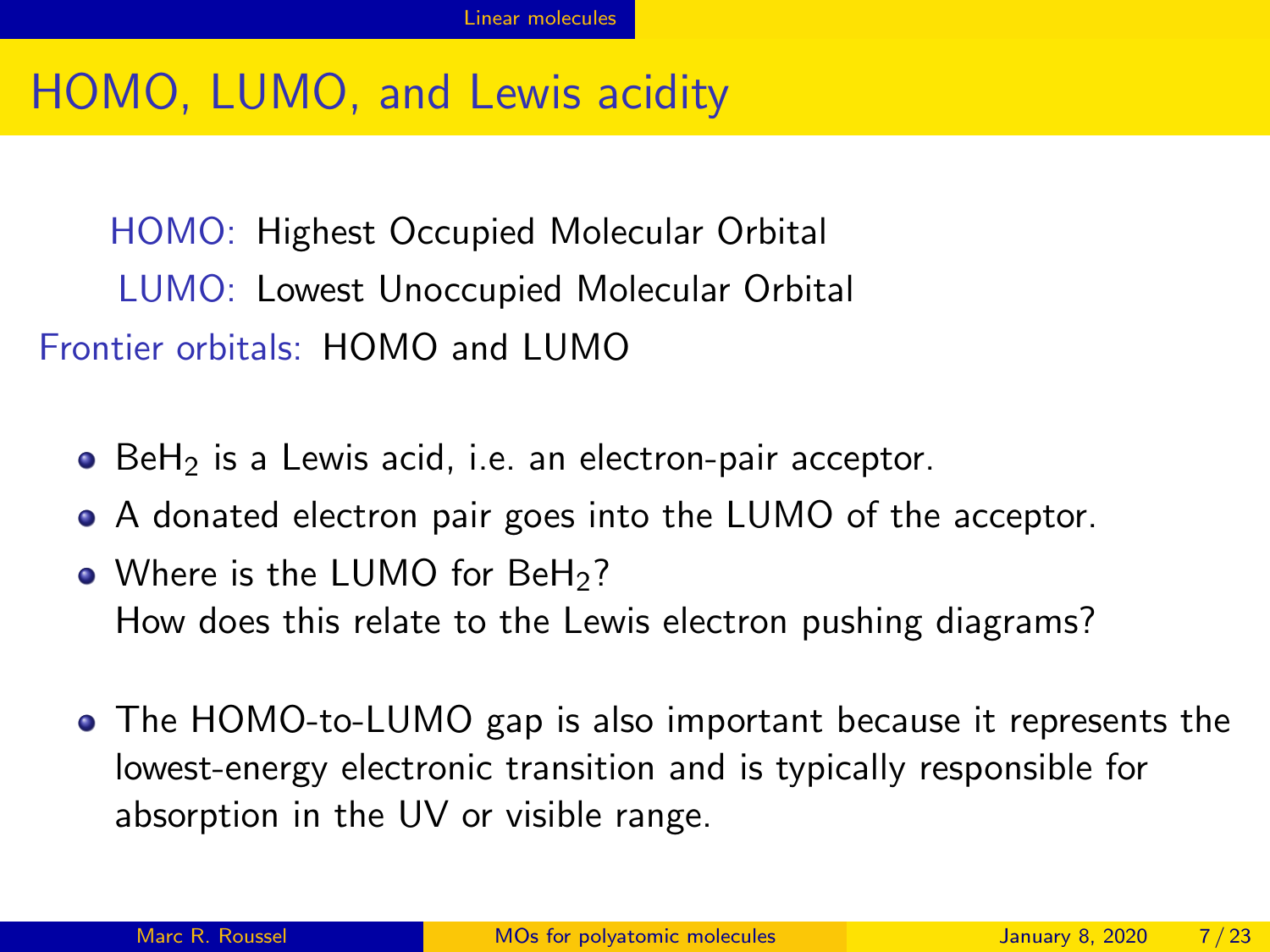# $CO_{2}$

Valence atomic orbitals available:

From C: 2s, 2p From each O: 2s, 2p

Valence  $\sigma$ -type AOs: 2s<sub>C</sub>, 2p<sub>z,C</sub>, 2s<sub>O(A)</sub>, 2s<sub>O(B)</sub>, 2p<sub>z,O(A)</sub>, 2p<sub>z,O(B)</sub> ∴ 6 valence σ MOs

Valence  $\pi$ -type MOs: 2p<sub>x,C</sub>, 2p<sub>y,C</sub>, 2p<sub>x,O(A)</sub>, 2p<sub>y,O(A)</sub>, 2p<sub>x,O(B)</sub>, 2p<sub>y,O(B)</sub> ∴ 6 (3 pairs) valence  $\pi$  MOs

That's a lot of orbitals!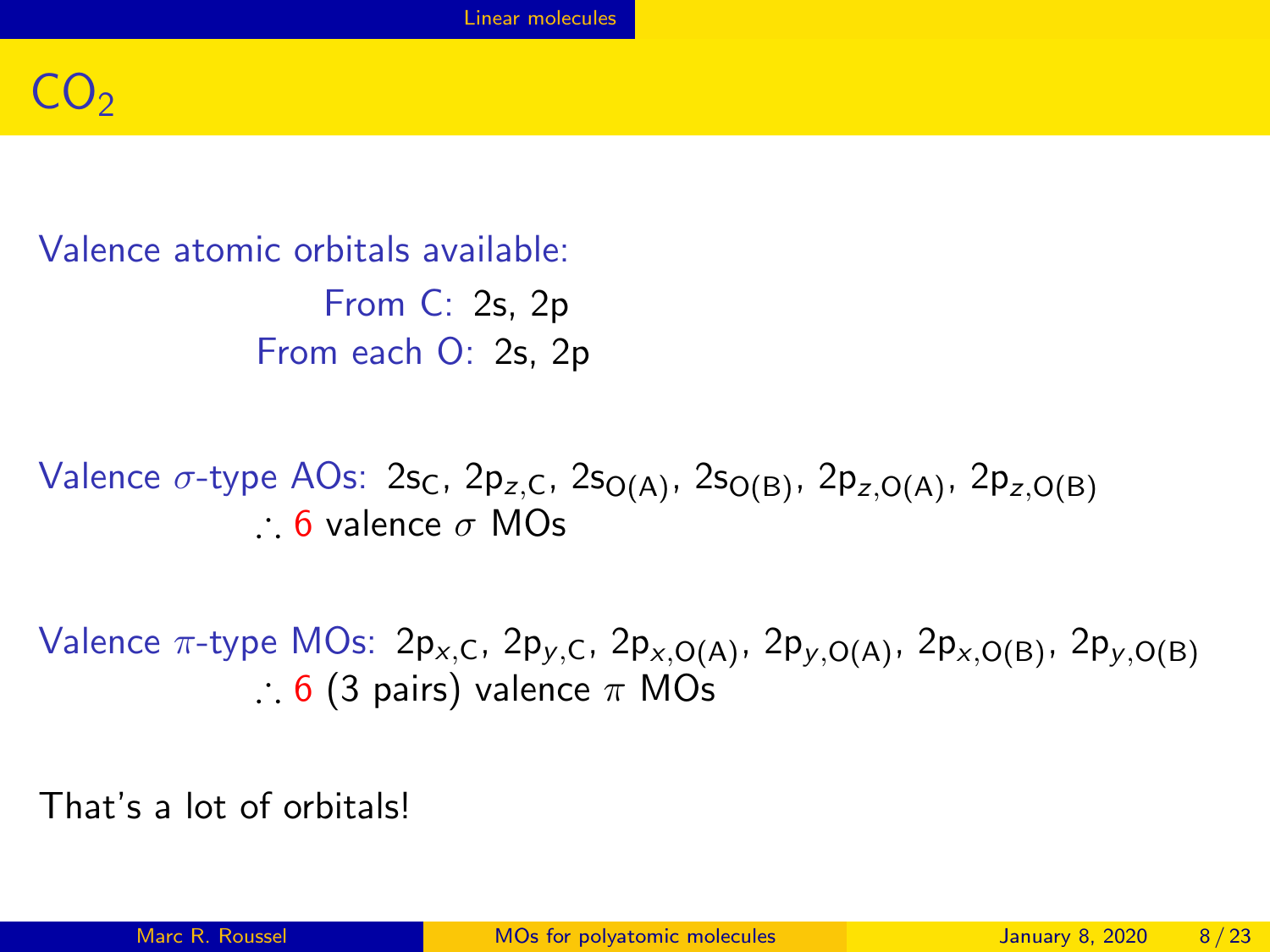#### A peek at the result, and an observation



• Notice that the frontier orbitals are  $\pi$  orbitals.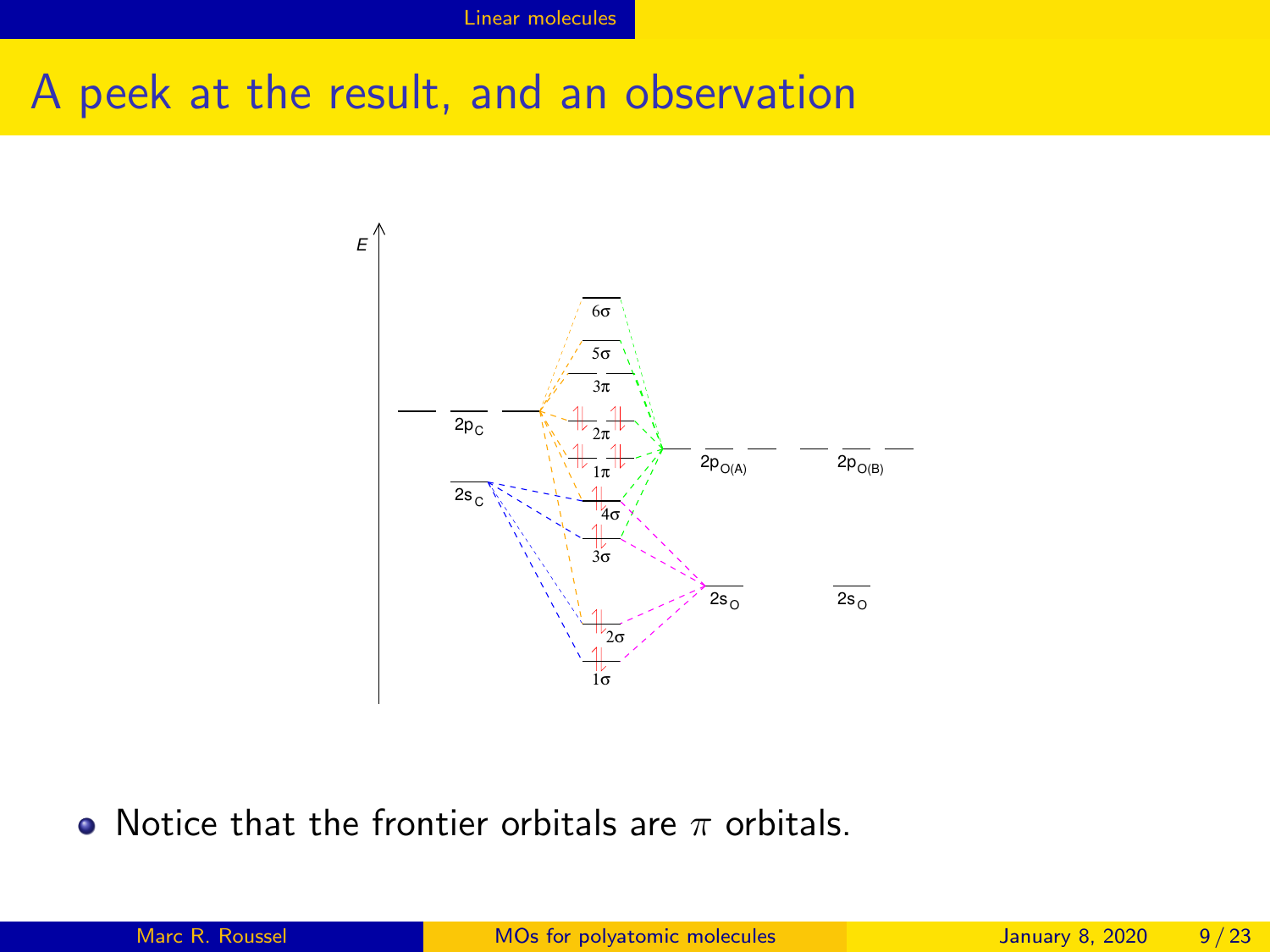#### $\pi$  orbitals as frontier orbitals

- For molecules with "nice" Lewis diagrams (octet rule satisfied) that have multiple bonds, the frontier orbitals are very frequently  $\pi$ orbitals.
- $\bullet$  Because the  $\sigma$  and  $\pi$  orbitals arise from independent LCAOs, we can build the  $\pi$  orbital energy diagram independently of the  $\sigma$  orbitals.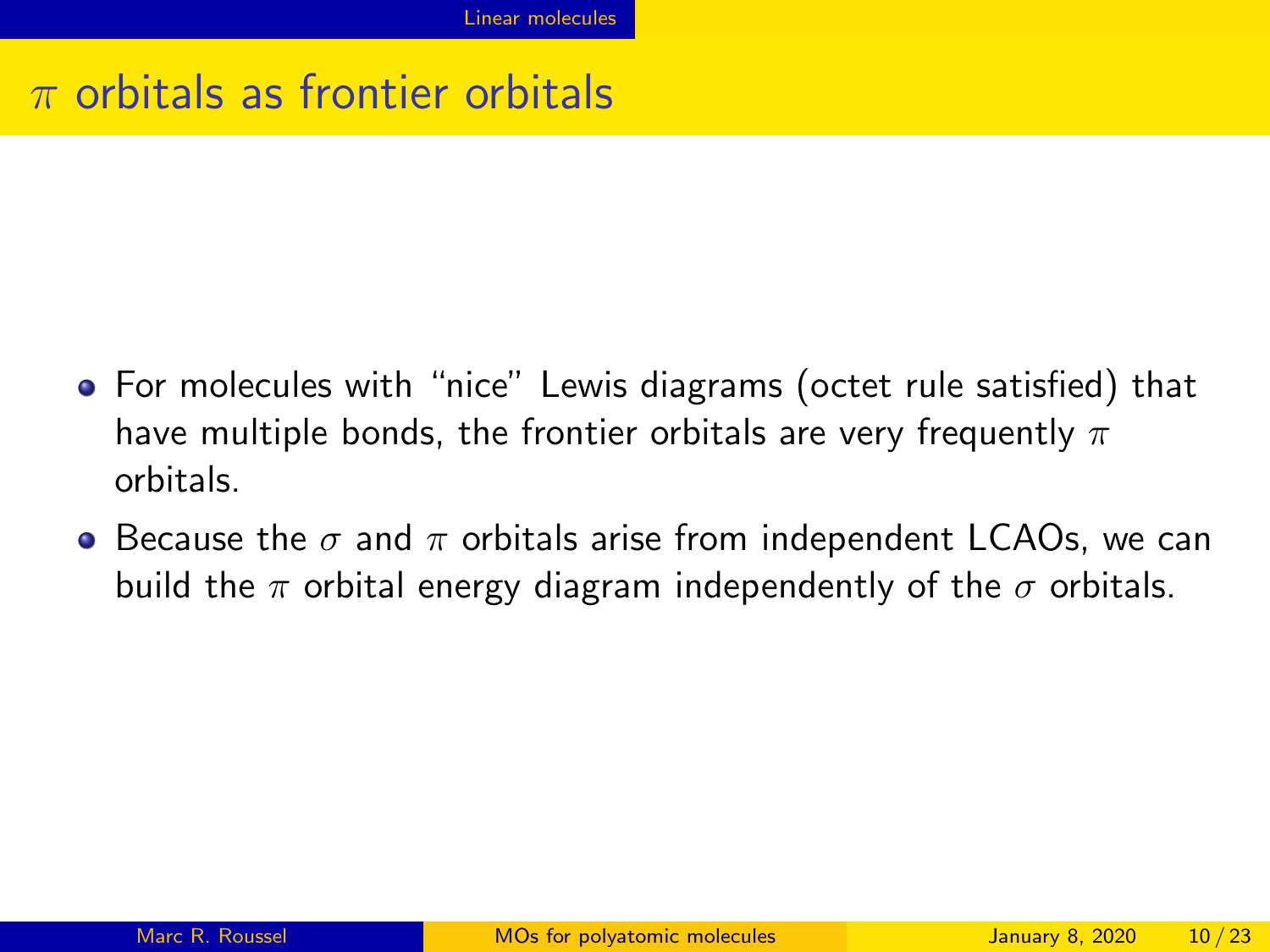## Counting  $\pi$  electrons

- $\bullet$   $\pi$  electrons can be counted from the Lewis diagram.
- Double and triple bonds contain  $\pi$  electrons, but so do some lone pairs.
- Rules:
	- **1** In a double bond, one pair of electrons are part of the  $\pi$  system.
		- In a triple bond, two pairs of electrons are part of the  $\pi$  system.
	- <sup>3</sup> When there is at least one lone pair on an atom one bond away from a  $\pi$  bond, count one of the lone pairs as  $\pi$  electrons.
	- $\bullet$  CO<sub>2</sub> has  $8 \pi$  electrons:

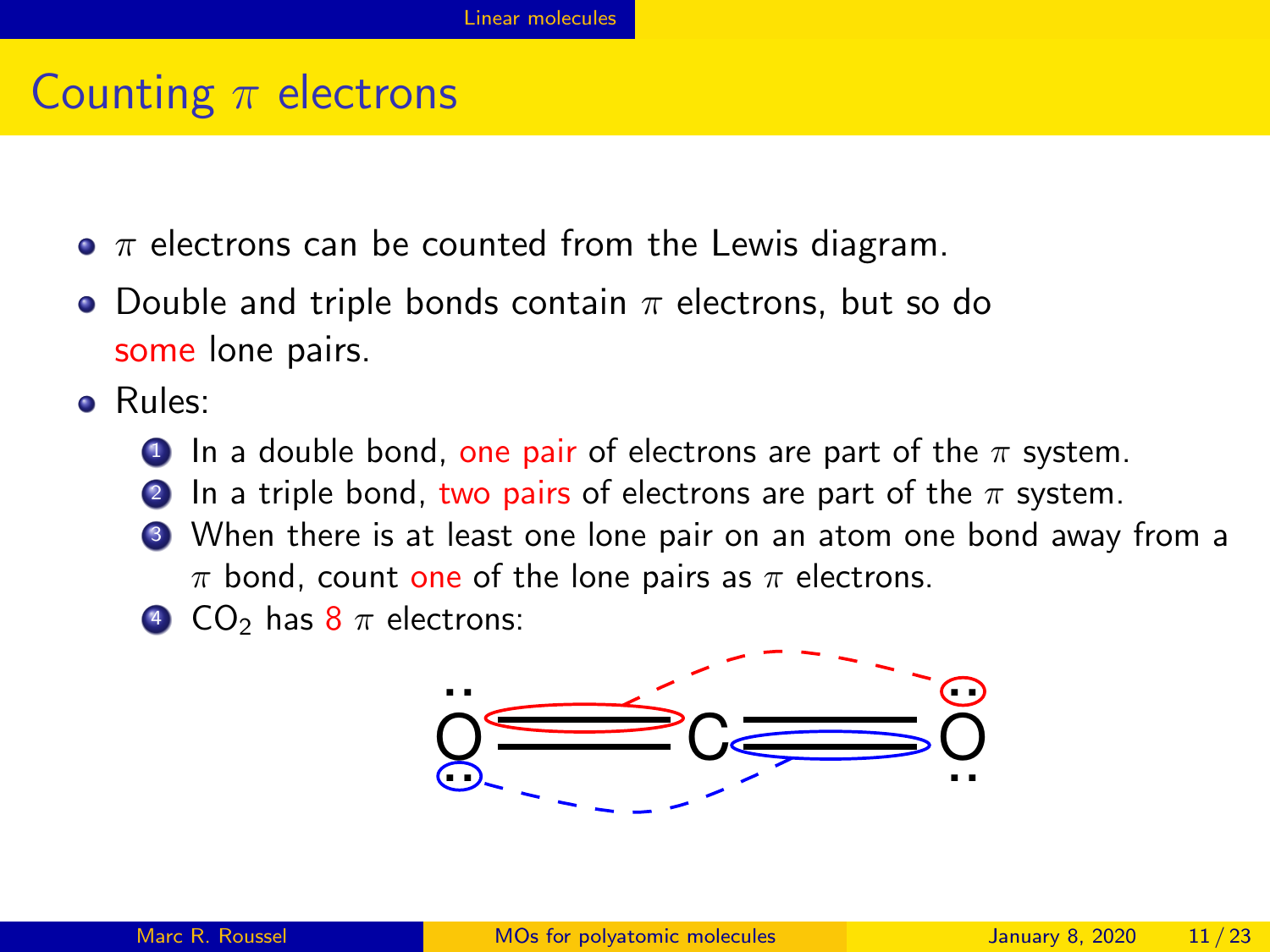#### <span id="page-11-0"></span> $\pi$  MOs of nonlinear molecules

- So far, we have focused on linear molecules.
- The principles are the same for nonlinear molecules.
- Again, we will focus on the frontier  $\pi$  orbitals.

Definition: The nodal plane of a  $\pi$  MO contains the molecule.

- Technically, only planar molecules can have true  $\pi$  MOs.
- Linear molecules have degenerate  $\pi$  MOs because the molecule lies in two orthogonal planes.
- Planar (nonlinear) molecules need not have degenerate  $π$  MOs.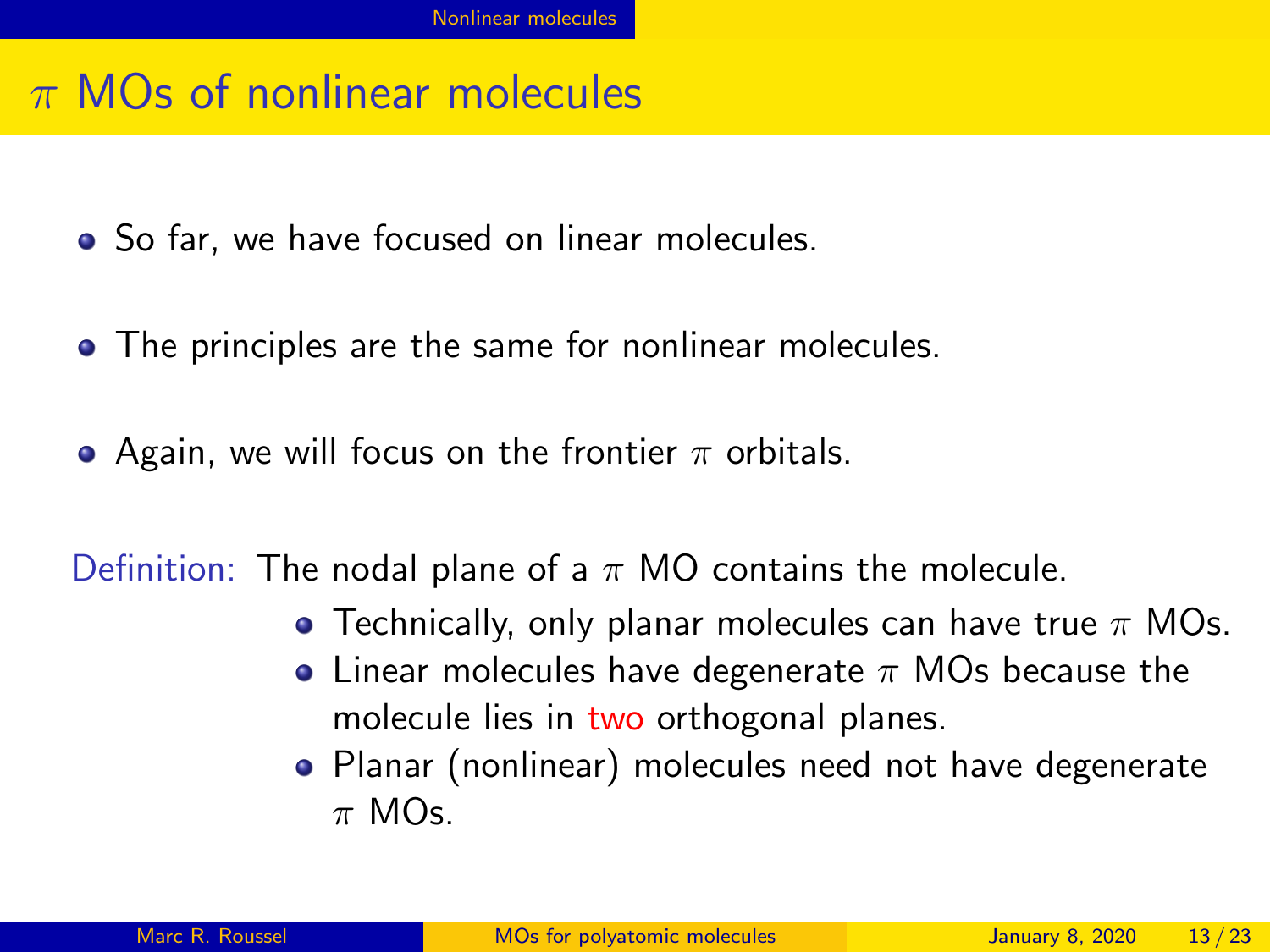#### Ethene

What we know and don't know from VSEPR



- From VSEPR theory, we know that there should be a trigonal planar arrangement around each carbon atom.
- VSEPR does not tell us how these two planar structures are oriented relative to each other.
	- The molecule could be completely flat.
	- The two  $CH_2$  groups could be twisted  $90^\circ$  relative to each other.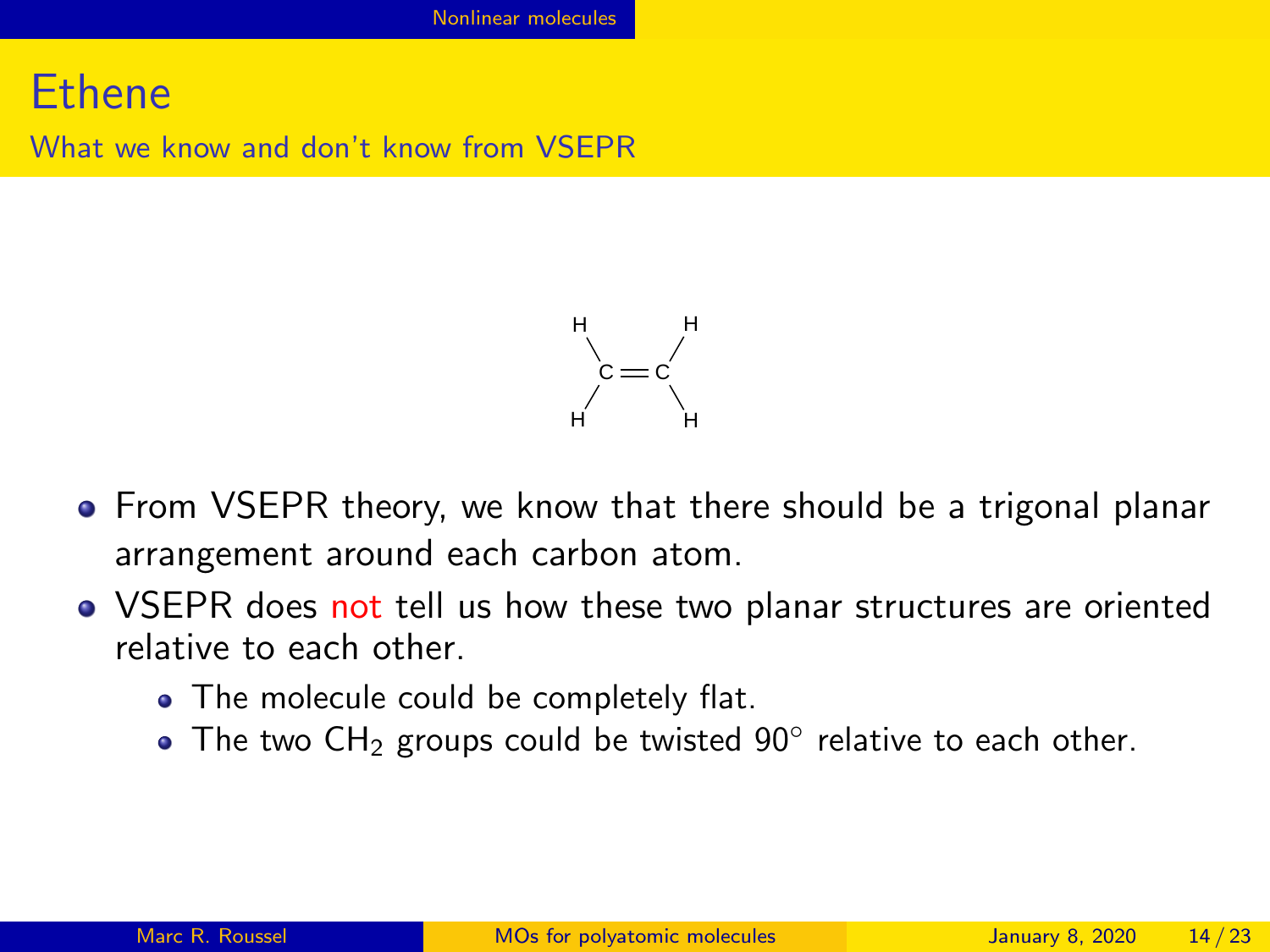#### Ethene MO treatment



• For each carbon atom, the s,  $p_x$  and  $p_y$  orbitals are available to form  $\sigma$  bonds.

These are needed to form the two bonds to the hydrogen atoms, and the carbon-carbon bond.

- There would therefore be one p orbital left over on each carbon, the  $p<sub>z</sub>$ , oriented perpendicular to the trigonal plane.
- $\bullet$  The p<sub>z</sub> orbital on one carbon atom can only combine with the p<sub>z</sub> orbital on the other, forming a  $\pi$  bond, if they are oriented identically, i.e. only if the molecule is flat.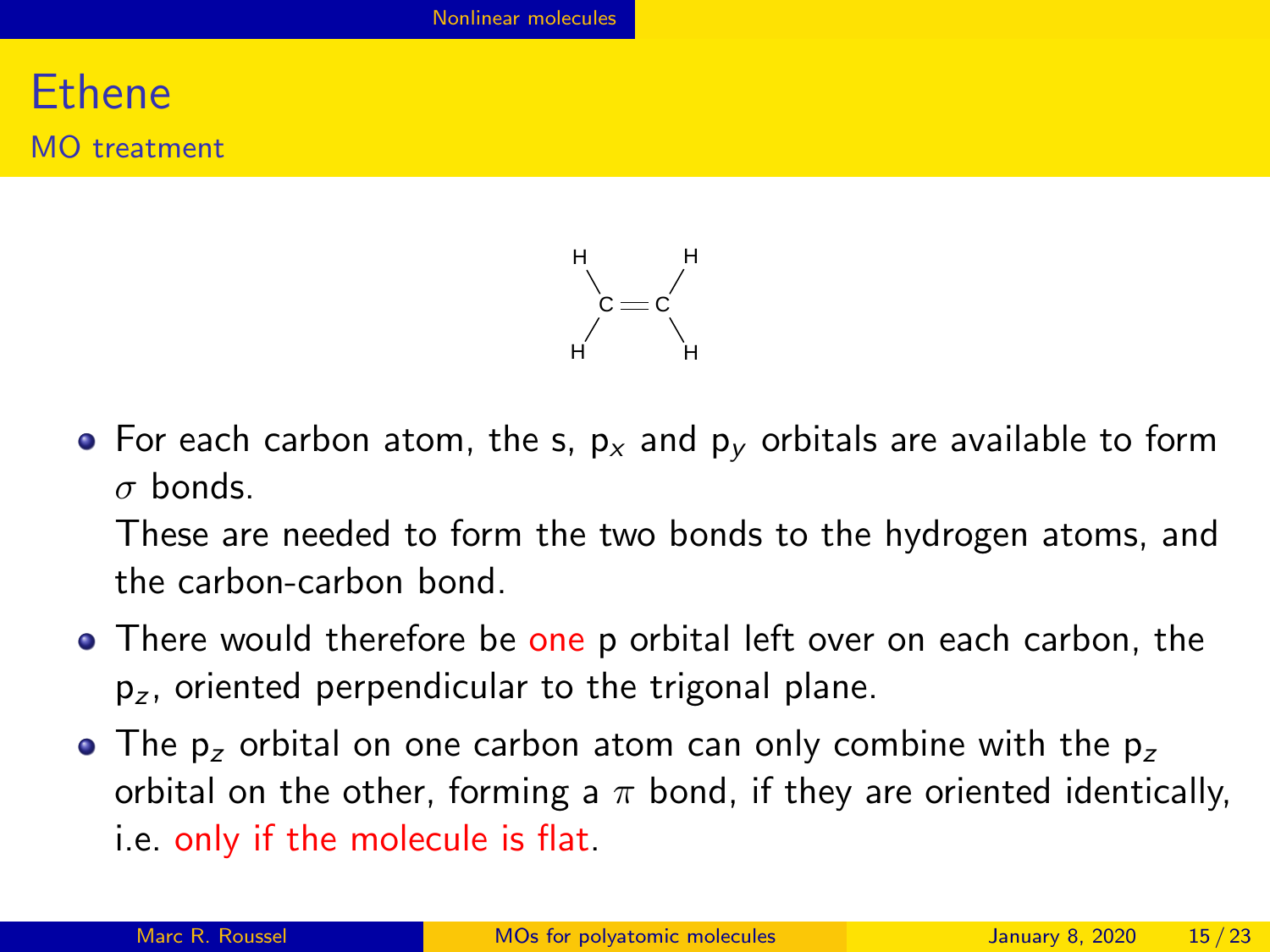- $\bullet$  The two  $p_z$  orbitals combine to give one bonding and one antibonding  $\pi$  orbital.
- There are two  $\pi$  electrons which therefore occupy the bonding orbital. giving a  $\pi$  bond order of 1 and an overall carbon-carbon bond order of 2.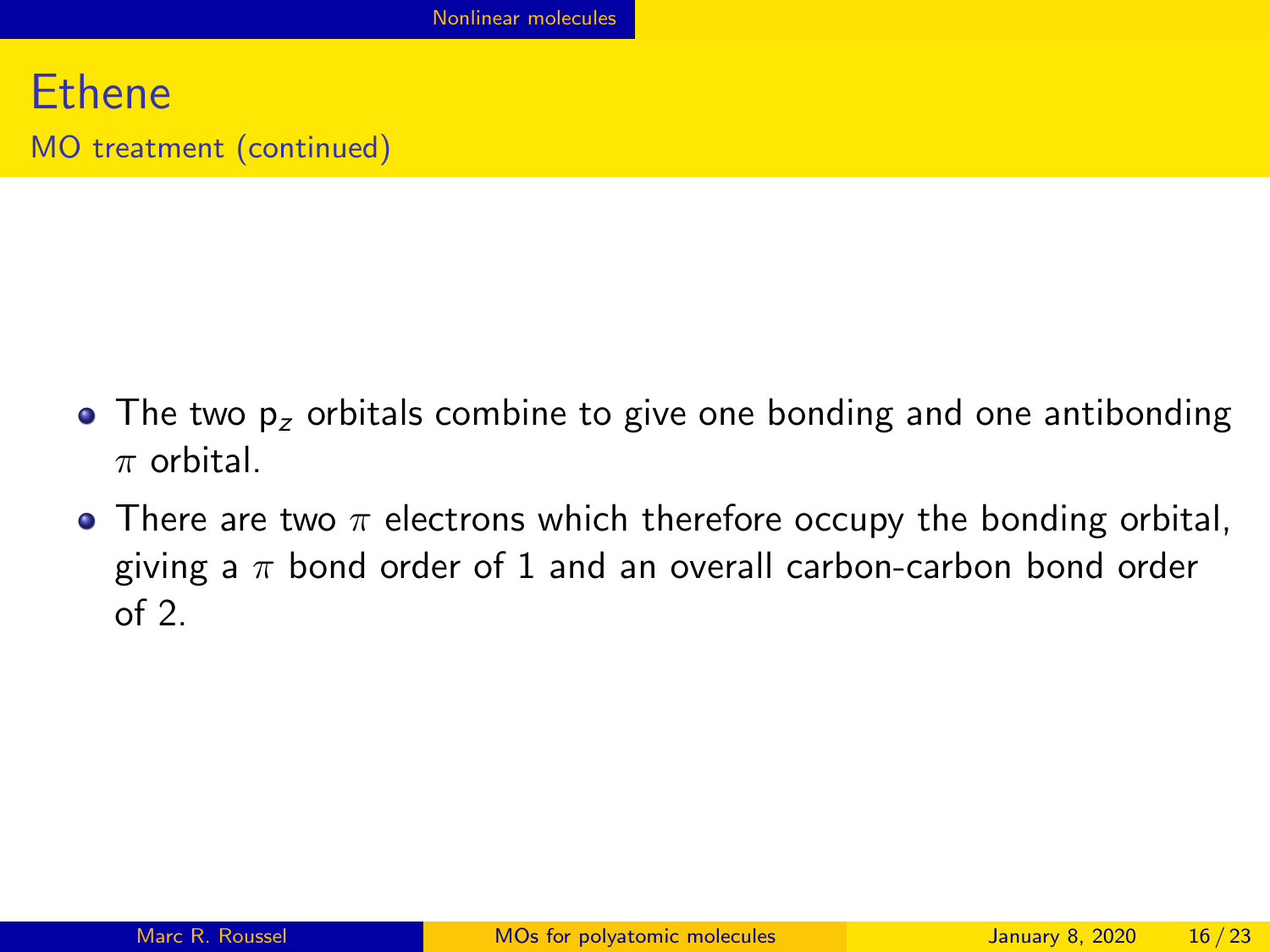#### Ethene

• LCAO construction of bonding  $\pi$  orbital:



• Note that the  $\pi$  bond enforces planarity since twisting about the bond axis would destroy the overlap between the p orbitals.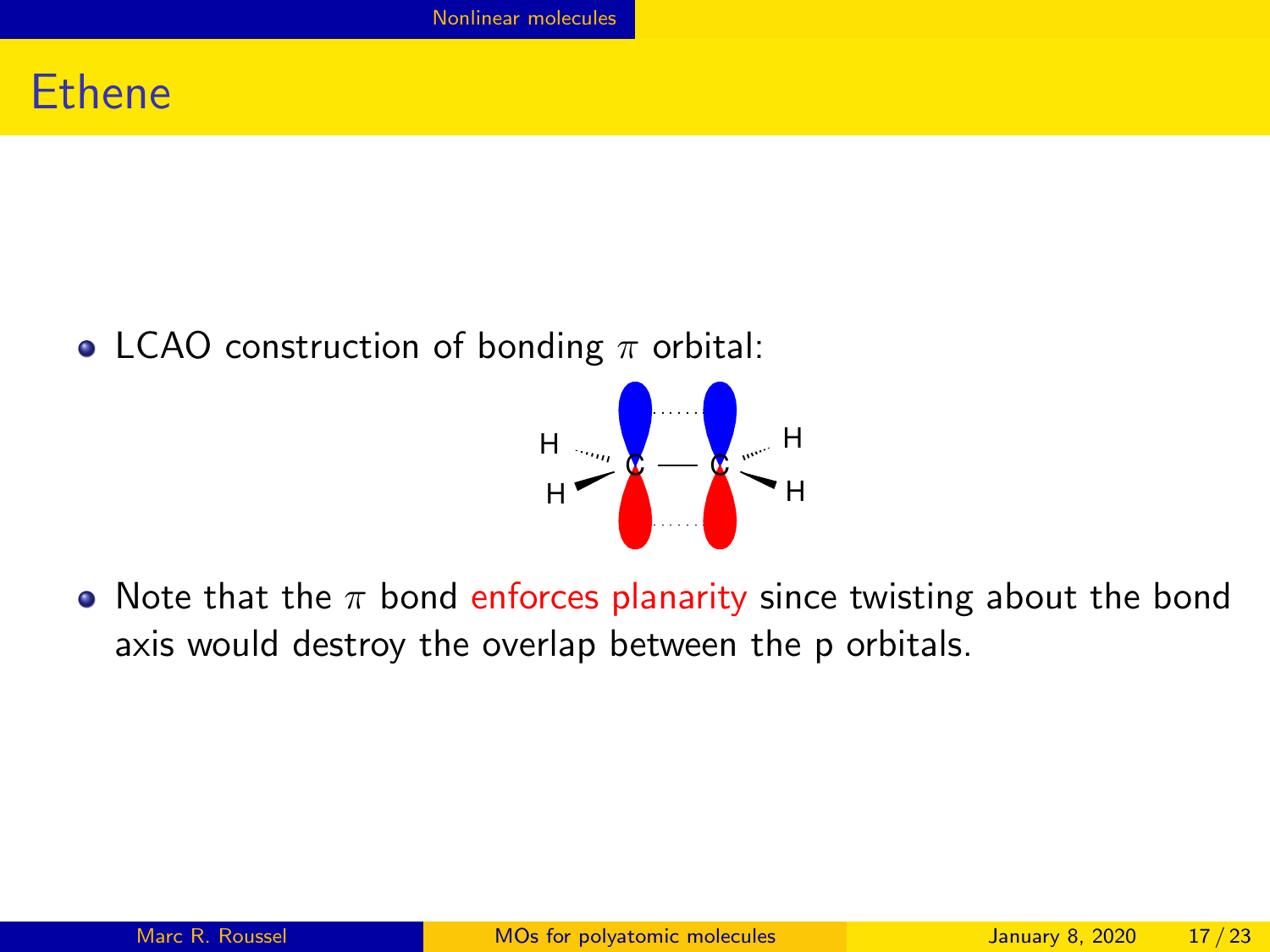#### $7$ one

- Ozone is planar, so there will be one p orbital from each oxygen atom perpendicular to the plane of the molecule.
- With three p orbitals, we can make three MOs.
- Represent the orientation of a p orbital making up an MO by a  $+$  or  $-$  (e.g.  $+$  if the phase of the lobe of the p orbital sticking up is positive).
- Possible arrangements:

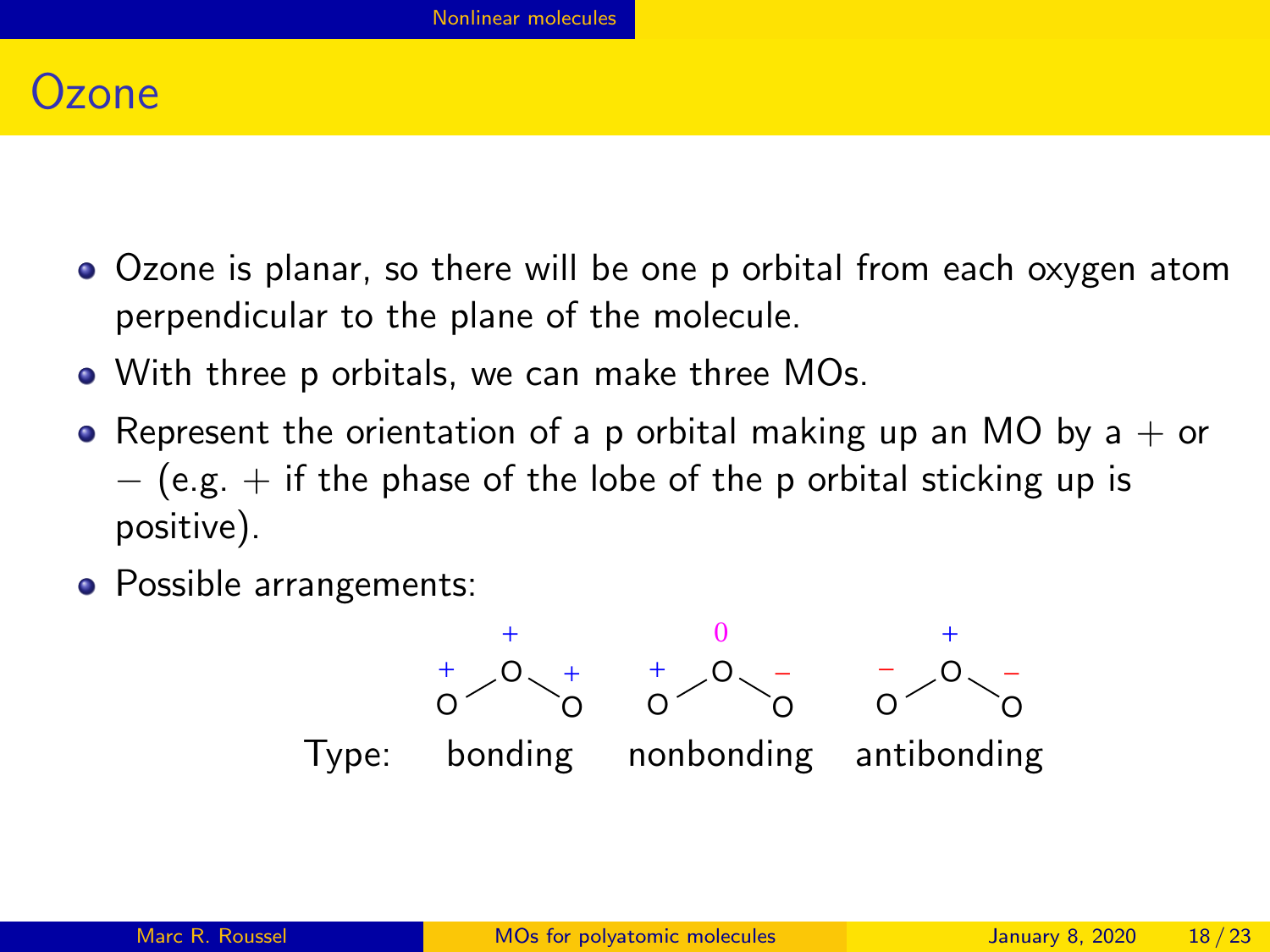## Ozone  $\pi$  MO diagram



Resonance structures of ozone: ..



Note: Use one resonance structure to count  $\pi$  electrons.

Determine the bond order using the MO diagram.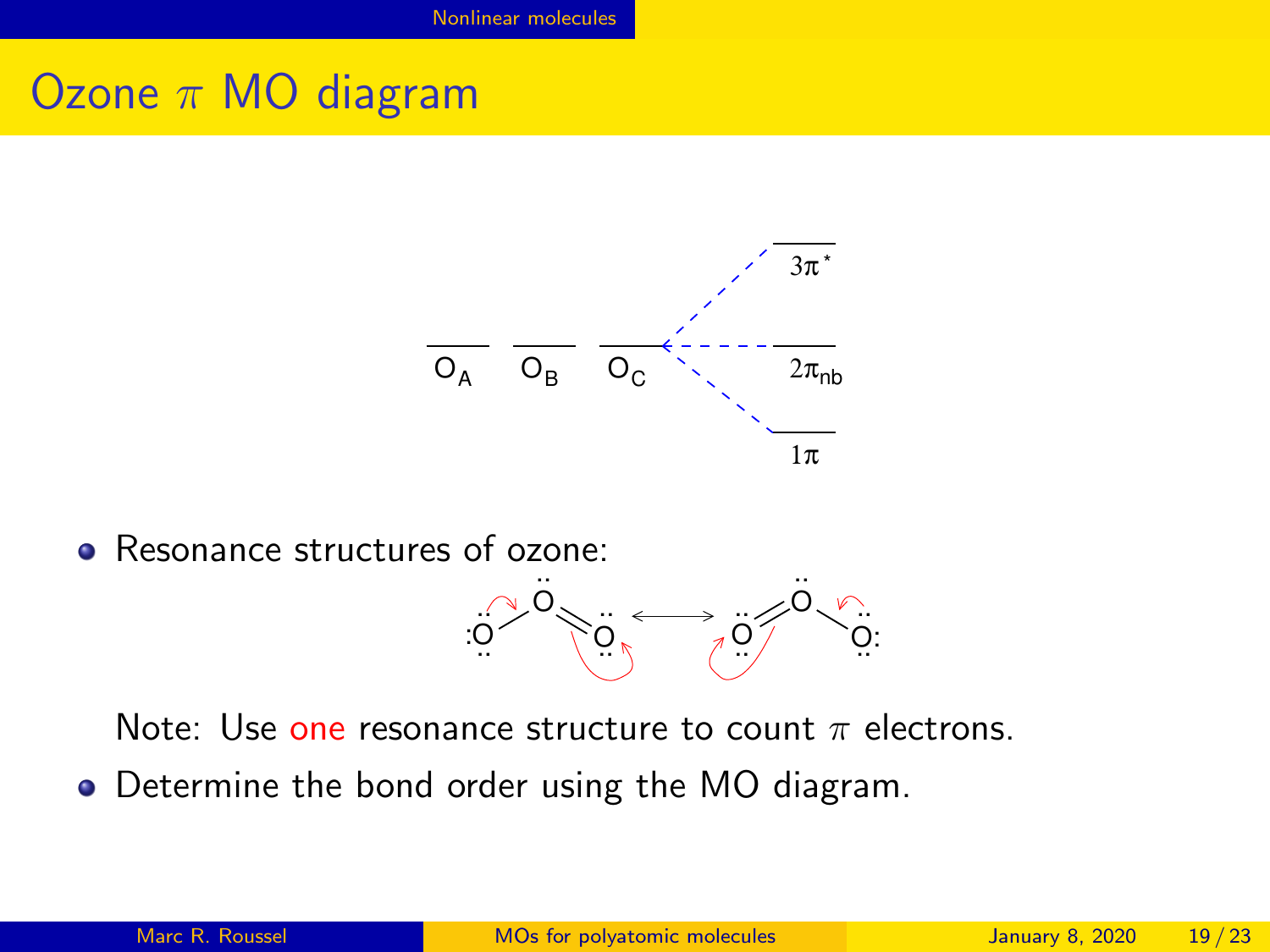#### Benzene



- Again, there is one p orbital available for  $\pi$  bonding per carbon atom, so six  $\pi$  orbitals.
- **There are six electrons in these**  $\pi$  **orbitals.**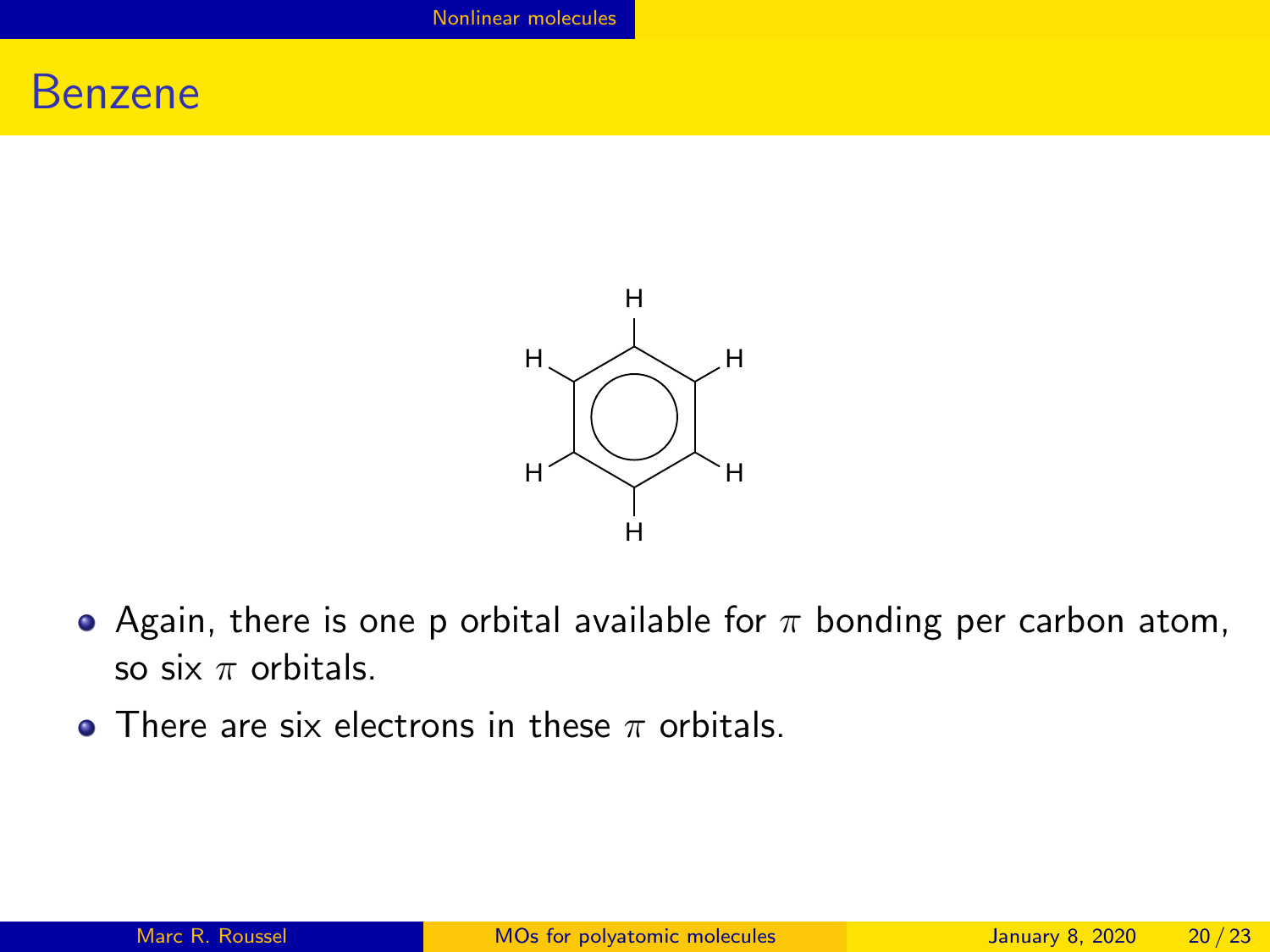

Observation: More nodal planes  $=$  higher energy

Note: The bottom three are bonding orbitals. The top three are antibonding.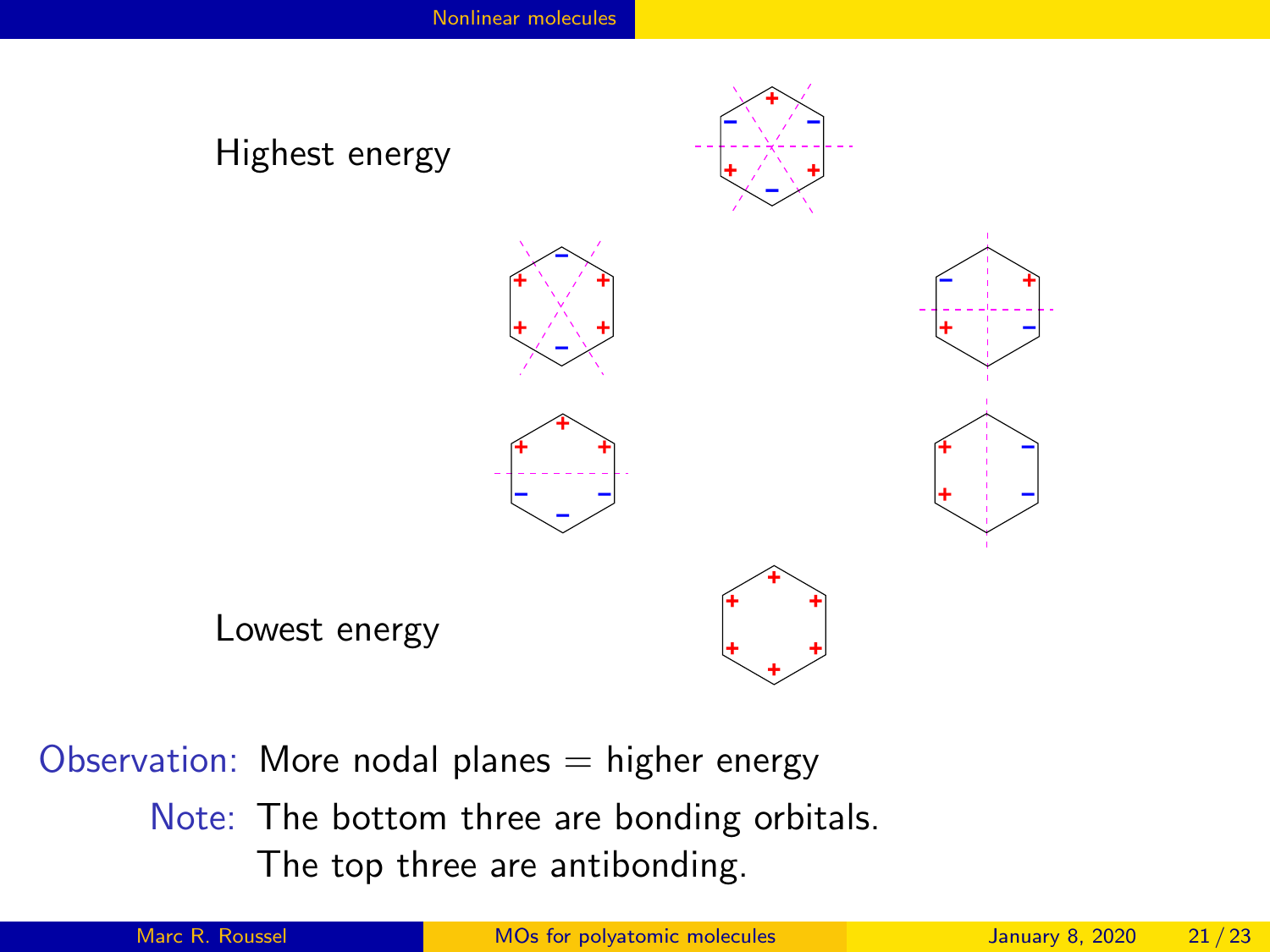#### Energy levels of monocyclic planar hydrocarbons

- **•** There is a simple trick for generating the  $\pi$  MO diagram of a planar monocyclic hydrocarbon (like benzene).
- Draw the polygonal carbon cycle with one of the points down.
- Mark the centre of the polygon.
- The heights of the points are the  $\pi$  orbital energies.
- The centre divides the bonding from the antibonding orbitals.
- For benzene: